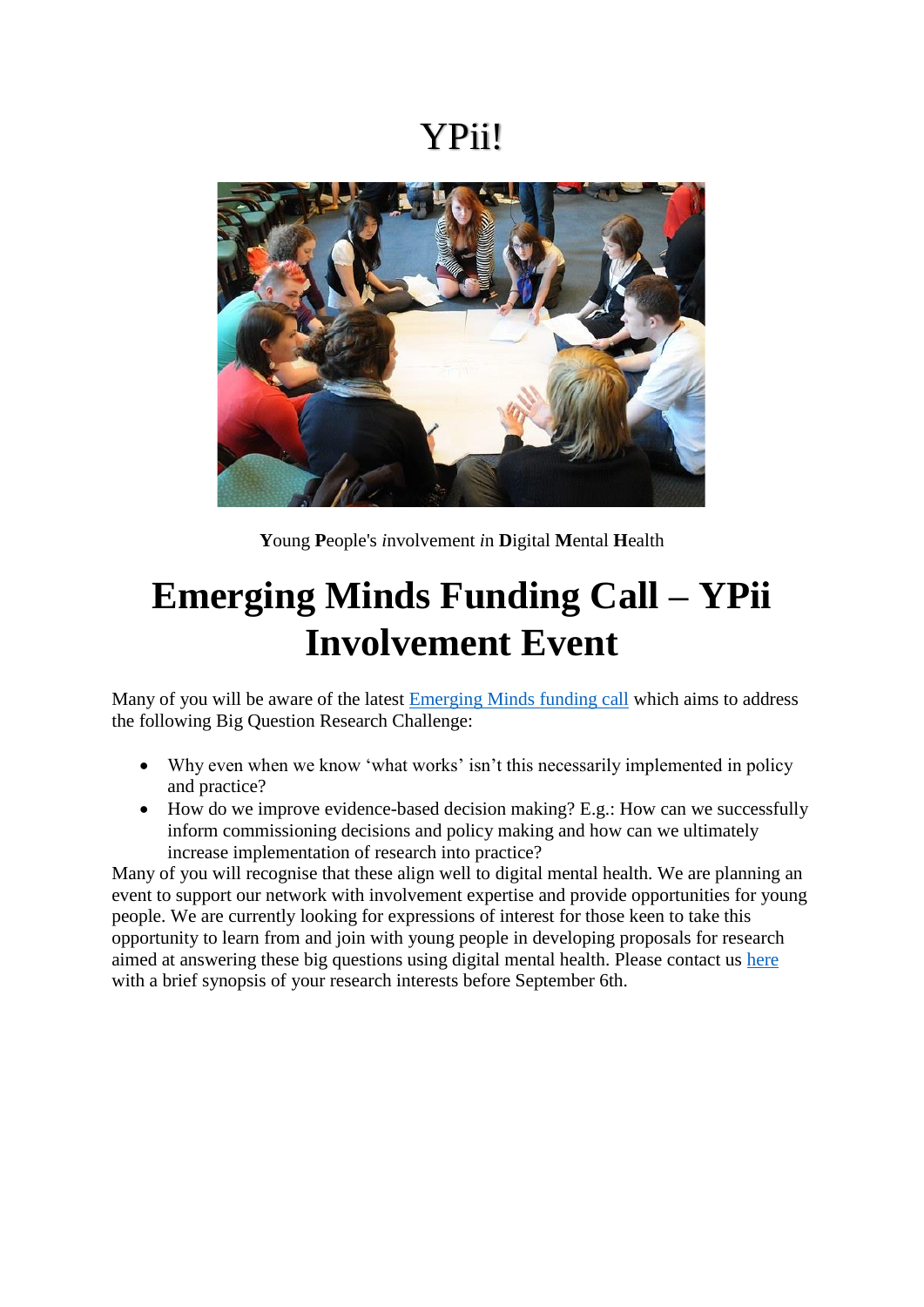# **YPii Spotlight**

### **This is a place where we can spotlight the work of our members, whether that is research, case studies or guidance.**

### **The PPIE App, by Homirah Mullah from the CAMHS.Digital Young People's Advisory Group.**

[CAMHS.Digital](https://camhs.digital/) is a research unit within Greater Manchester Mental Health NHS Foundation Trust (GMMH) and affiliated with the Centre for Women's Mental Health (CWMH) at the University of Manchester.

The Patient and Public Involvement App (PPIE) is a National Institute for Health Research Greater Manchester Applied Research Collaboration (NIHR GM-ARC)-funded app, that has been developed by the Digital Health Software team at the University of Manchester in collaboration with young people to increase their involvement in mental health research. The app presents a hub of a diverse range of research projects for young people to participate in. With easy to understand instructions and attractive design it allows comfortable access into providing input into mental health research projects. Having used the app myself as a 21 year old, I found it effortless to use and it was fascinating to see an array of different research projects to participate in.

The app allows its users to choose their areas of interest from a diverse list of conditions from common mental disorders such as depression and anxiety, to less common disorders such as agoraphobia. Only research projects from these areas of interest will be presented, therefore allowing the user straightforward access into participating in projects that they are interested in as opposed to browsing through a wide range of projects, which may appear off-putting. The user is able to change their areas of interest whenever they wish to do so. A brief description of the study is also provided so that the user has the option to read further about the study if it sparks their interest- reducing the time that may have otherwise been spent on trying to read through the participant information sheet to grasp a brief understanding of studies, which some users may find unappealing. The option to take part in the study is then presented from which the user can agree to take part in the study, or otherwise decline- in this case, another study would be presented.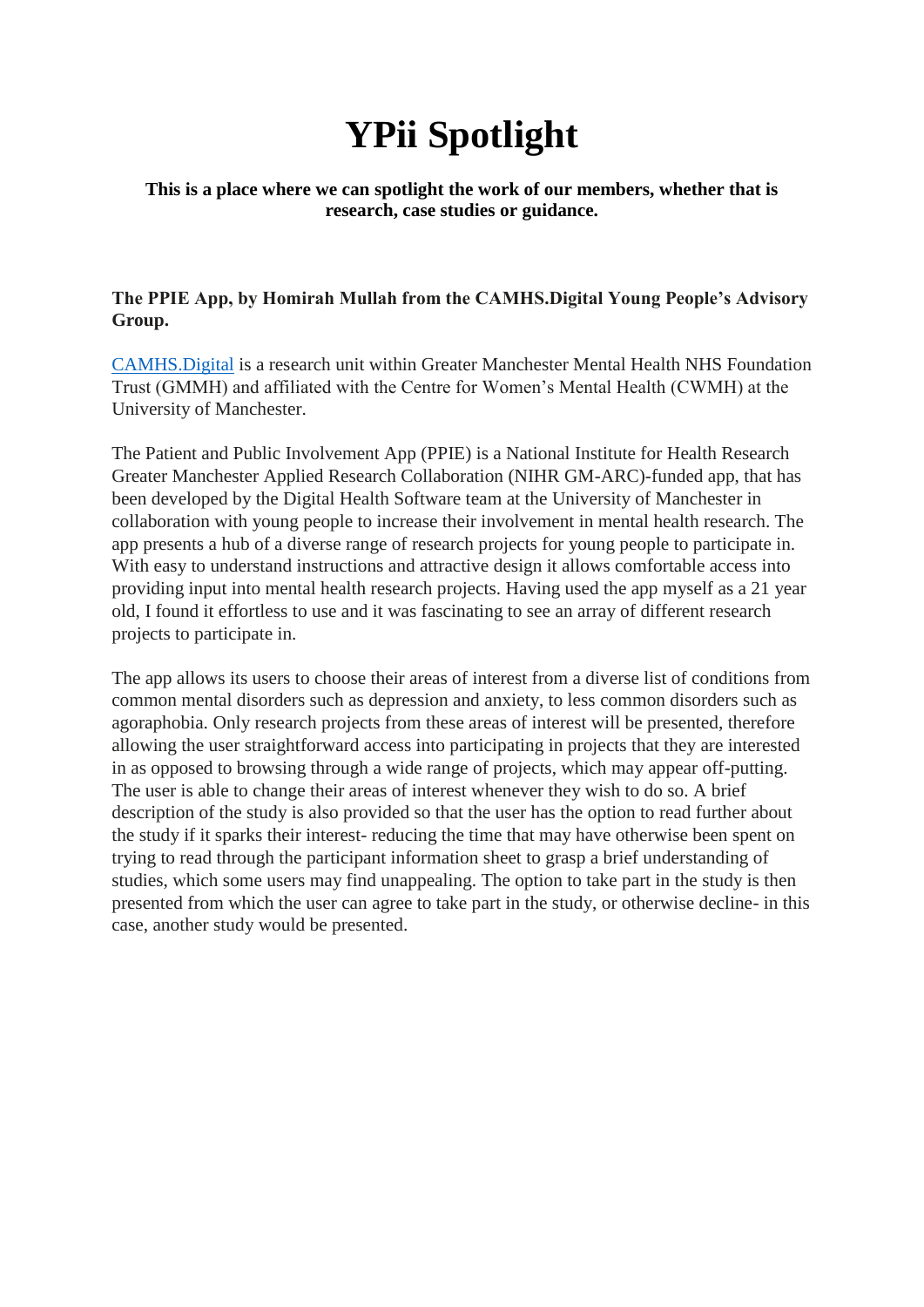

### **Example screenshots from within the app**

Though I have been involved in many research studies, I am often unaware of the results and the next steps following the study, hence it was especially refreshing to see that the app allows its users to view comments and updates regarding the studies the user has participated in. This consolidates the feeling of involvement in the study and encourages the user to take part in more studies as they can feel as though they are part of something significant.

As there is an increasing demand for young people to participate in mental health research, especially as the research projects are based on young people, an app such as the PPIE app is highly necessary. It seems likely that the PPIE app would appear appealing to young people due to its clear usability, alongside it's increased feeling of involvement and easy browsing. The vast array of mental conditions may also increase the interest.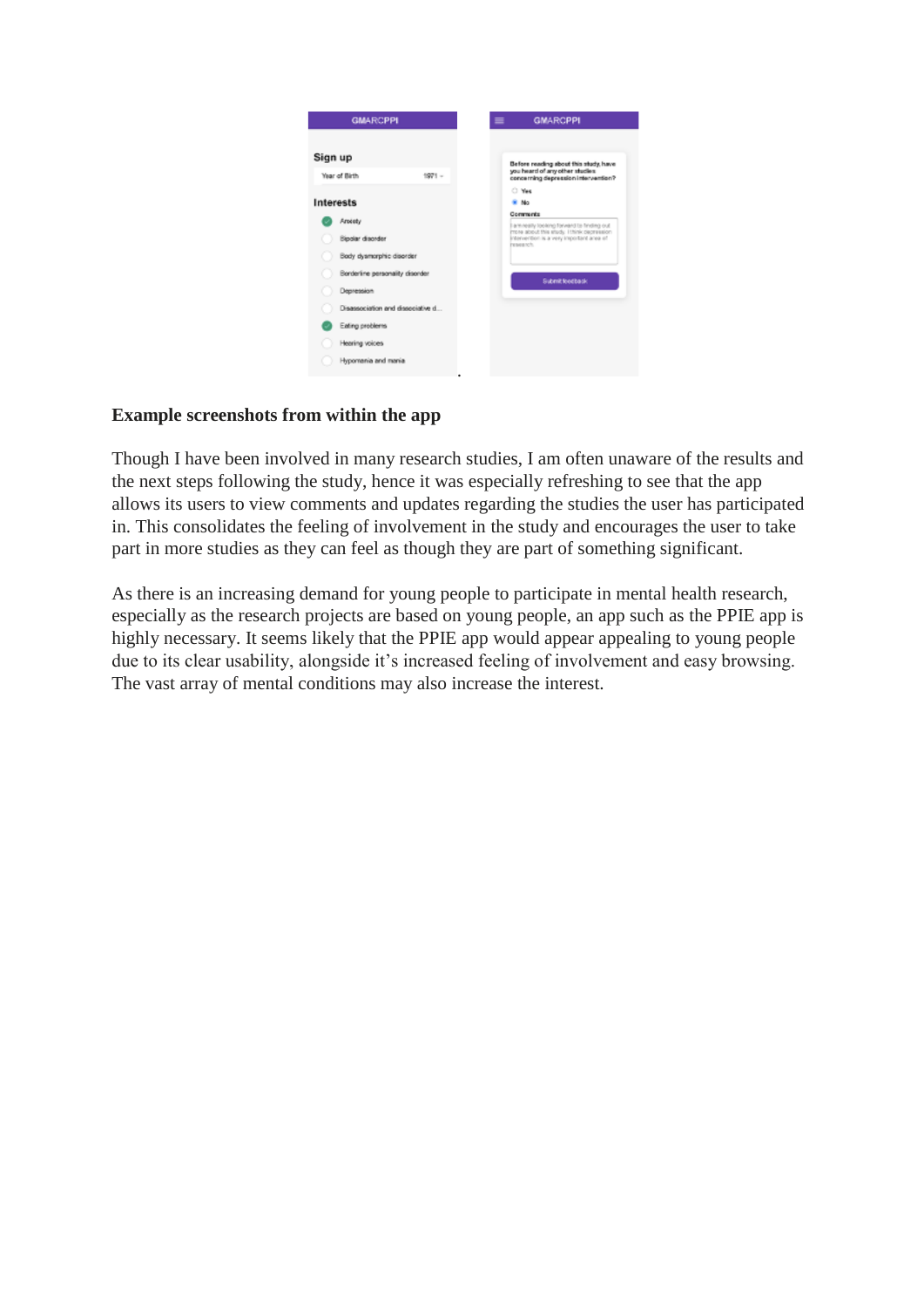## **Introductions**

**This is a place for members to share a little about themselves.**

### **Kareem Khan, Research Fellow at the University of Nottingham**

Hello, my name is Kareem and I am a Research Fellow at MindTech. My Ph.D. research focussed on a remote, online therapy for children and young people with tics and Tourettes and now I am researching how to implement that into clinical practice. [Email.](mailto:kareem.khan1@nottingham.ac.uk)

### **News, Views, Reviews**

#### [UKRI Co-Production in Research](https://www.ukri.org/about-us/policies-standards-and-data/good-research-resource-hub/research-co-production/)

As part of their good research resource hub UK Research and Innovation have published their key principles and several case studies, along with links to further information.

### [IEEE SA C](https://standards.ieee.org/initiatives/artificial-intelligence-systems/childrens-data-governance.html?mkt_tok=MjExLUZZTC05NTUAAAF9Ln0aidsH6bzupa7SoyiesH1VBYtrD98V-OenlGe_pOR7A0xJukZEDTAn1H136zRZu5WIzHAQZG0ef0-FCS2bFtvlqo-51WlphufZnew8)hildren's Data Governance Applied Case Study Report

The Institute of Electrical and Electronics Engineers Standards Association have published their report for companies building digital applications and online platforms aimed at children. Containing eleven case studies it demonstrates how to apply principles of ageappropriate, inclusive design and data governance considerations. Of particular interest are several in the area of health and wellness that demonstrate how these approaches to embedding children's rights can enhance trustworthy online and offline experiences. Please note that to download the report you will need to complete a form.

#### [UKRI award 4-year research programme for Adolescent Mental Health and Development in](https://www.mindtech.org.uk/news-events/latest-news/researchers-awarded-4m-to-improve-adolescent-mental-health)  [the Digital World](https://www.mindtech.org.uk/news-events/latest-news/researchers-awarded-4m-to-improve-adolescent-mental-health)

Led by Professors Chris Hollis and Ellen Townsend at the University of Nottingham the research programme is part of the larger £24m Adolescence, Mental Health and the Developing Mind programme. A collaboration with several universities and programme partners the aim is to support multi and inter-disciplinary research and innovation. Significantly, two co-investigators are young people and the Young Person's Advisory Group has been involved at every step of the research process.

#### As part of the above project [they're recruiting young people](https://nottingham.onlinesurveys.ac.uk/sparx-consent-form-ypc)

Young people aged 11-19 years are being asked to share their thoughts about using online